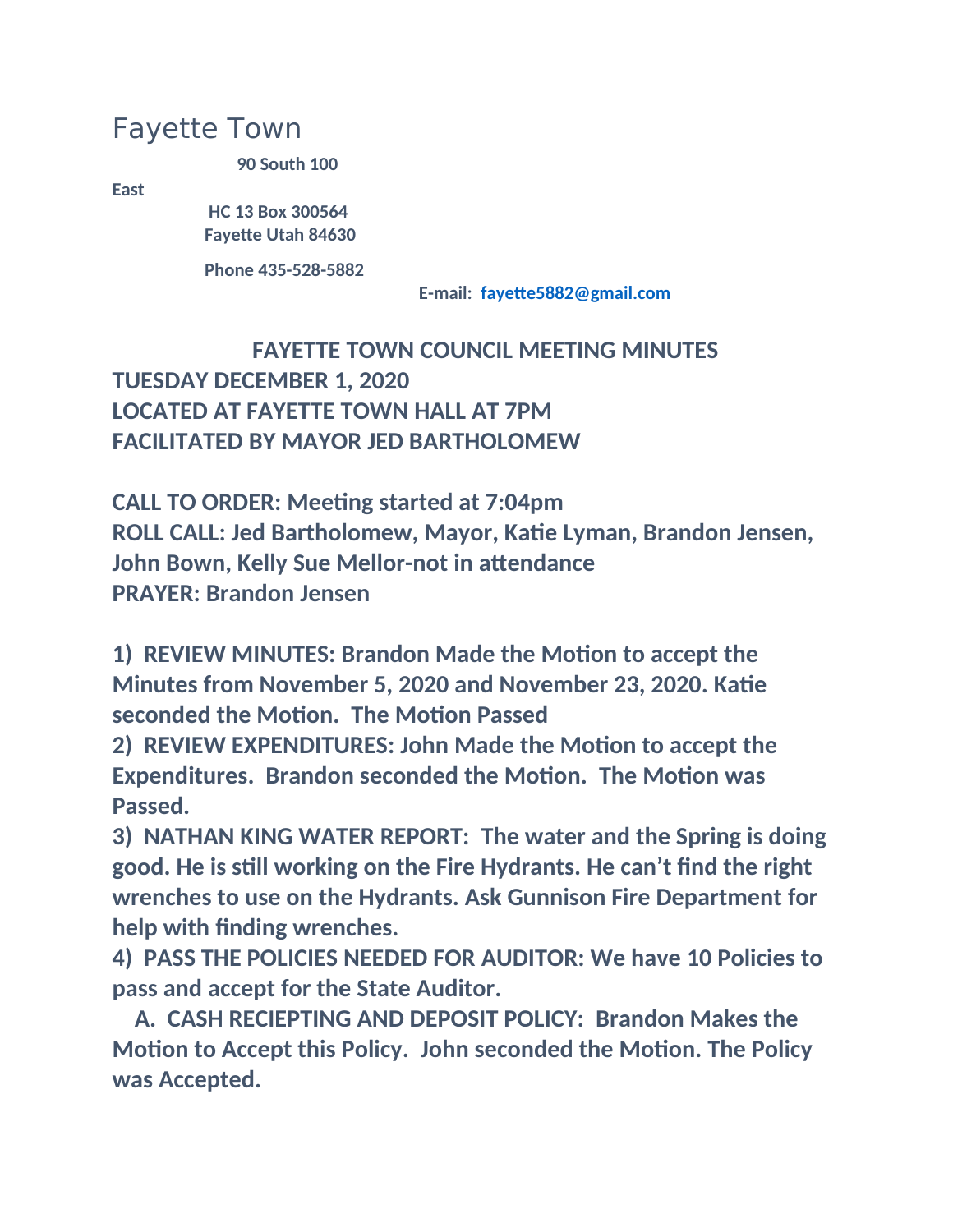**B. CONFLICT OF INTEREST POLICY: Brandon Makes the Motion to Accept this Policy. Katie seconded the Motion. The Policy was Accepted.**

 **C. IT AND COMPUTER SECURITY POLICY: Brandon makes the Motion to Accept this Policy. John seconded the Motion. The Policy was Accepted.**

 **D. PERSONAL USE OF ENTITY ASSETS POLICY: John makes the Motion to Accept this Policy. Katie seconded this Motion. The Policy was Accepted.**

 **E. PROCUREMENT POLICY: John makes the Motion to Accept this Policy. Brandon seconded this Motion. The Policy was Accepted.**

 **F. PROCURING A FEE ACCOUNTANT POLICY: Brandon makes the Motion to Accept this Policy. John seconded this Motion. The Policy was Accepted.**

 **G. REPORTING FRAUD OR ABUSE POLICY: Brandon makes the Motion to Accept this Policy. Katie seconded this Motion. The Policy was Accepted.**

 **H. TRAVEL POLICY: John makes the Motion to Accept this Policy. Katie seconded this Motion. The Policy was Accepted.**

 **I. CREDIT CARD POLICY: This Policy needed more added, so we put it on Hold until next month.**

 **J. ETHICAL BEHAVIOR POLICY: This Policy also needed some changes, so it will be put on next month's Agenda.**

## **CITIZEN'S CONCERNS:**

 **Travis Mellor wants to let us know that we need to be Careful in our driving around. Some kids on bikes and motorbikes are not paying attention to the cars. We just want them to be careful and aware.**

 **John Bown made a comment on the Planning and Zoning. They need to be more active in their job.**